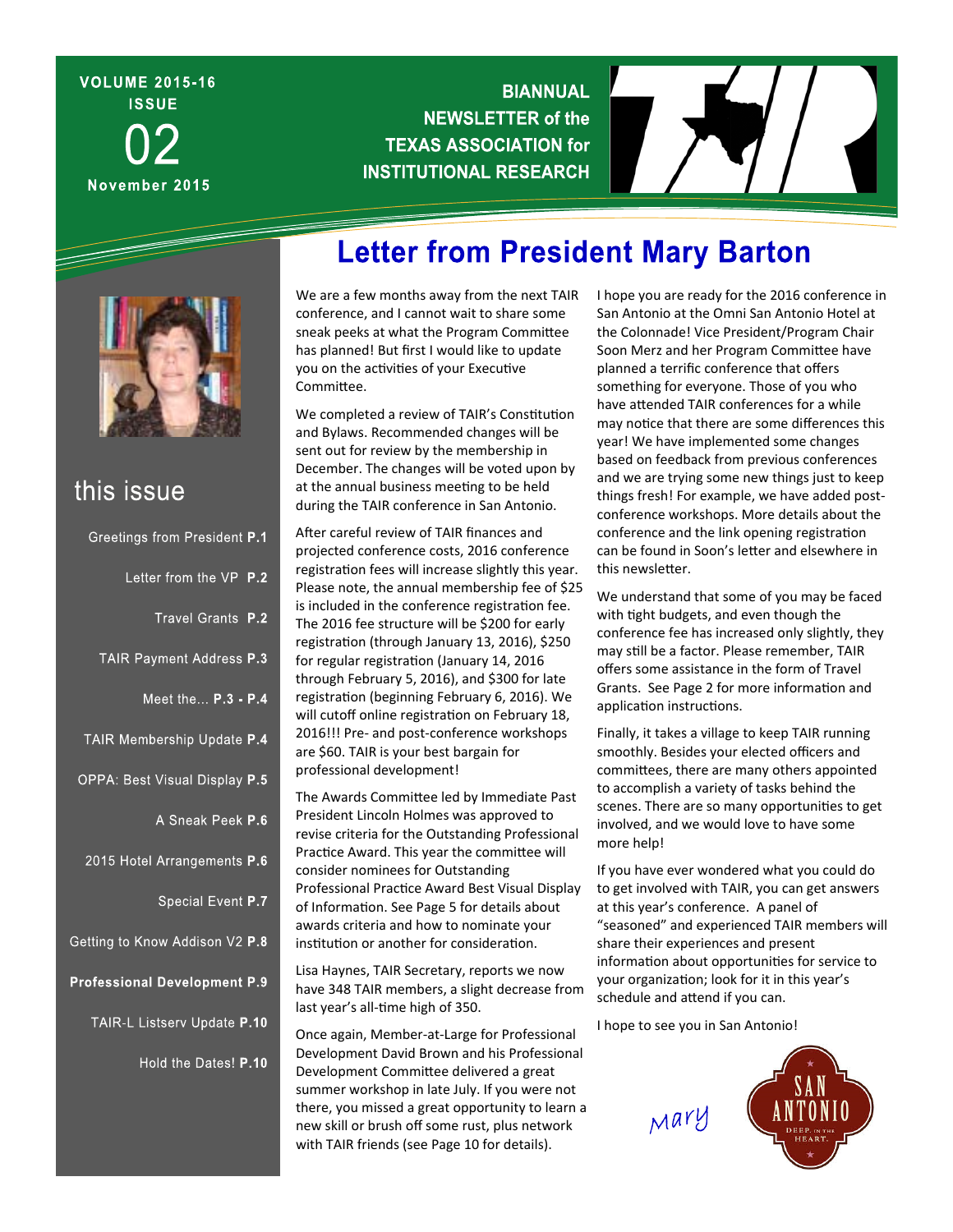

# **A Note from Soon Merz Vice President/Program Chair**

**Are you ready for the 38th annual TAIR conference in San Antonio?** The conference is shaping up

to be a great one! I can't wait to see y'all in February. Your program committee has been hard at work to ensure that you have a wonderful conference experience filled with excellent professional development and networking opportunities.

#### The **TAIR 2016 conference will be held February 28‐ Mary 2, 2016 at the Omni San Antonio at the**

**Colonnade in San Antonio, TX.** This location is on the northwest side of San Antonio and is a beautiful facility with many restaurants within walking distance. I hope you are making plans to join us in the celebration of our profession.

**The theme for this conference is "Viva la Data**!" In keeping with our tradition of soliciting ideas from the membership for themes reflecting our host city, this theme was selected from many wonderful ideas submitted by the membership.

The TAIR program committee has been working to offer you a wide range of professional development opportunities to assist you in developing professional knowledge and skills through concurrent sessions, special interest groups, and pre‐/post‐conference workshops. Workshops and concurrent sessions are organized around six tracks: Assessment and Effectiveness, Current Issues in Higher Education, Planning and Organizing, Reporting and Decision Support, Research, and Technology and Training.

This year, due to the news that the Texas A&M Assessment Conference would not be held again, we have added additional workshops and concurrent sessions, focused on assessment, to provide the assessment community an opportunity to engage in professional development activities.

The pre‐conference workshops will be offered on Sunday and Monday, February 28 and February 29. We are also offering two post-conference workshops on Wednesday afternoon, March 2. Be sure to review the workshop schedule on the TAIR website before completing your registration and making your travel arrangements so that you can take advantage of the great workshops being offered.

#### The **Special Event will be dinner at Casa Rio on the River Walk and a river tour on a river boat**. Marc

Turner, our Local Arrangements Chair, has more information about the special event on page 7. Marc has done a fantastic job with the arrangements for the conference so I'm sure the special event will be fun-tastic.

We are very fortunate to have as our general sessions' speakers, **Dr. Anne M. Kress, President of Monroe Community College in Rochester, NY** and **Ben Miller, Senior Director of Postsecondary EducaƟon for the Center for American Progress**. Dr. Kress will be our opening keynote speaker and her topic will be on data presentation for decision makers and leadership. Mr. Miller, our closing keynote speaker, will be speaking about the HEA reauthorization and what to expect from policymakers in 2016 and beyond.

#### **RegistraƟon for the TAIR conference is now open** on

the TAIR website at http://www.texas-air.org/ conference/2016/. At the conference website you can find information about the pre-/post-conference workshop schedule and the conference program, lodging and travel information. For hotel reservations, please ask for the TAIR conference rate, if calling, or use our group web page at,  $http://$ www.omnihotels.com/hotels/san-antonio/meetings/ texas-association-for-institutional-research, to get the conference rate and to ensure that TAIR receives credit for the room count. The deadline for room reservations at the conference rate is January 28. 2016; however, I encourage you to make your reservations early, as we expect another record attendance at this conference.

As always, we rely on sponsors to support some of our conference activities. If there is a vendor you think should be represented at the conference, please send them a note about sponsorships and also let us know so that we can reach out to them. This conference is a good opportunity for the companies who make the products to make an appearance and get some exposure.

I think we have a really great conference lined up for you. Two full days of workshops and many concurrent sessions to help you learn about the higher education landscape and to prepare for future changes. I hope you will look over the conference schedule and register to attend. TAIR is a member organization and needs your active support to provide services that improve and sustain the profession. So come on down to San Antonio and meet with your colleagues from around the state and network, learn, and work together in a relaxed and fun setting.

**I look forward to seeing you in San Antonio! Viva la Data!** 



## **TAIR Travel Grants**

**TAIR is committed to providing professional development and networking opportunities for everyone who is involved in institutional research, planning, evaluation, and policy analysis in Texas higher education.** 

**For individuals who may not otherwise be able to attend the annual conference, travel grants at \$350 are available to help cover travel expenses. These grants are available to active members and those who become new members for 2015. The deadline to apply for a travel grant is December 20, 2015.** 

**The TAIR Travel Grant Application and directions are available at**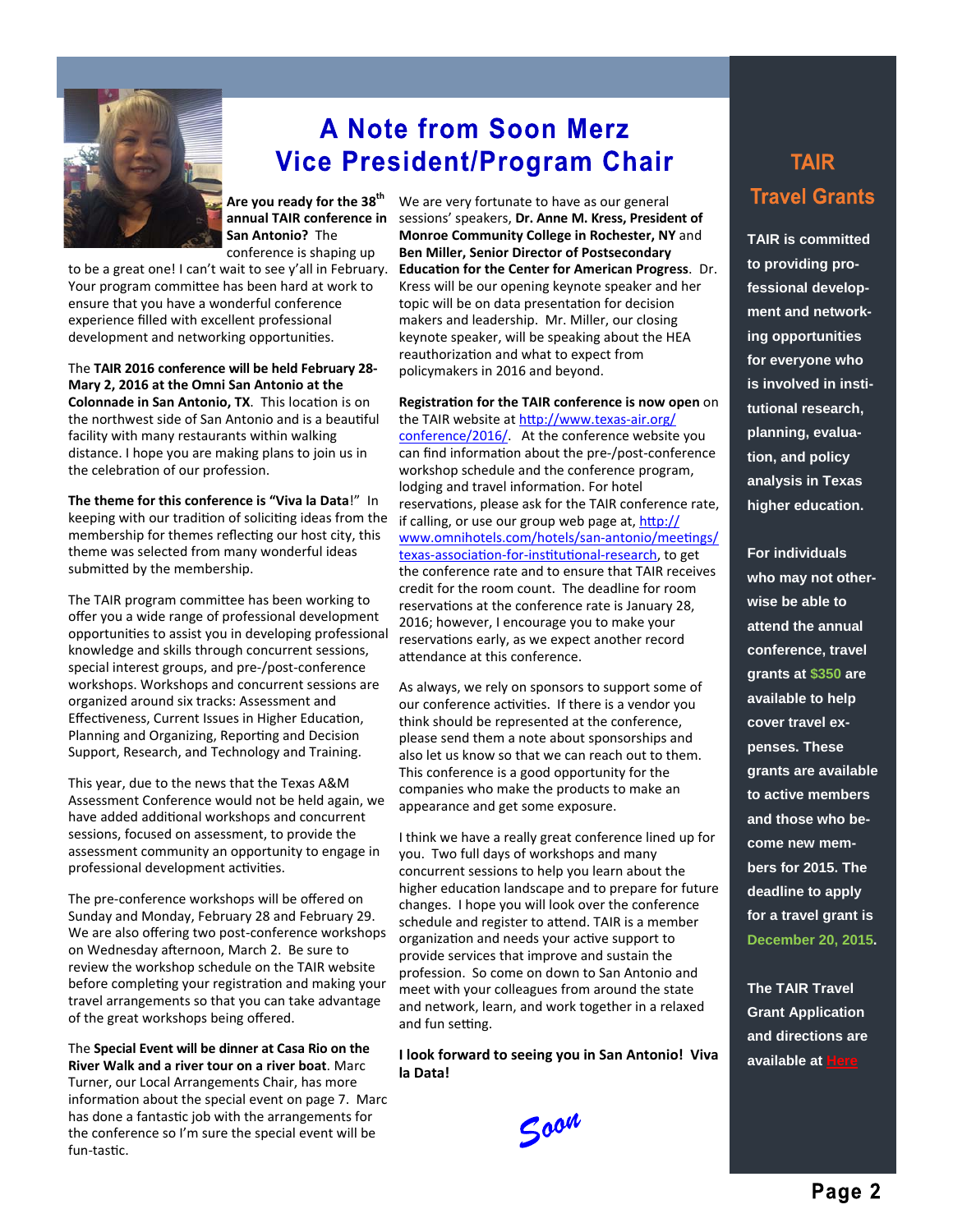### **Meet the Executive Committee:**



**President: Mary Barton**  University of North Texas Denton, Texas (940) 565-2085 mary.barton@unt.edu

**Immediate Past President: Lincoln Holmes**  The University of Texas at Austin Austin, Texas (512) 471-3833



**Vice President:** 



**Soon Merz**  Austin Community College Austin, Texas (512) 223-7601 smerz@ausƟncc.edu

**Secretary: Lisa Haynes**  Texas Woman's University Denton, Texas (940) 898-3027 LHaynes@mail.twu.edu

**Treasurer: Cathy Delgado**  The University of Texas System Austin, Texas (512) 579-5055 cdelgado@utsystem.edu

**Appointments: TAIR-L Manager:** 

 **Kate Proff ,** Texas State University

**Web Developer:** 

 **Todd Moon,** Austin Community College **Historian:** 

 **Maryann Ruddock Brown,** Retiree

**Liaison to AIR:** 

 **Mary Barton**, University of North Texas

#### **Newsletter Editor:**

 **Cassie West,** University of North Texas

j.l.holmes@austin.utexas.edu **Member-at-Large, Professional Development: David Brown**  North Central Texas College



**Member-at-Large, Technology: Kate Proff**  Texas State University San Marcos, Texas (512) 245-2386



#### kproff@txstate.edu

Gainesville, Texas (940) 668-3331 dbrown@nctc.edu

### **TAIR Payment Address**

Those of us who work at institutions with accounting information systems may have an outdated TAIR address on file, and when payments are mailed to that outdated address it creates extra work for the Treasurer. In some cases, this may result in a payment that gets lost during the forwarding process.

Cathy Delgado is our Treasurer. This is a good time to ensure that the address you have on file for TAIR is up-todate. Please take a moment to check or to ask your administrative assistant to verify the TAIR payment address on file with your institution. The current payment address is:

> TAIR Attn: Cathy Delgado UT System Office of Strategic Initiatives 210 W. 6th St. Suite B140E Austin, Texas 78701

If you have any questions about TAIR payments or other financial concerns, please contact Cathy Delgado at cdelgado@utsystem.edu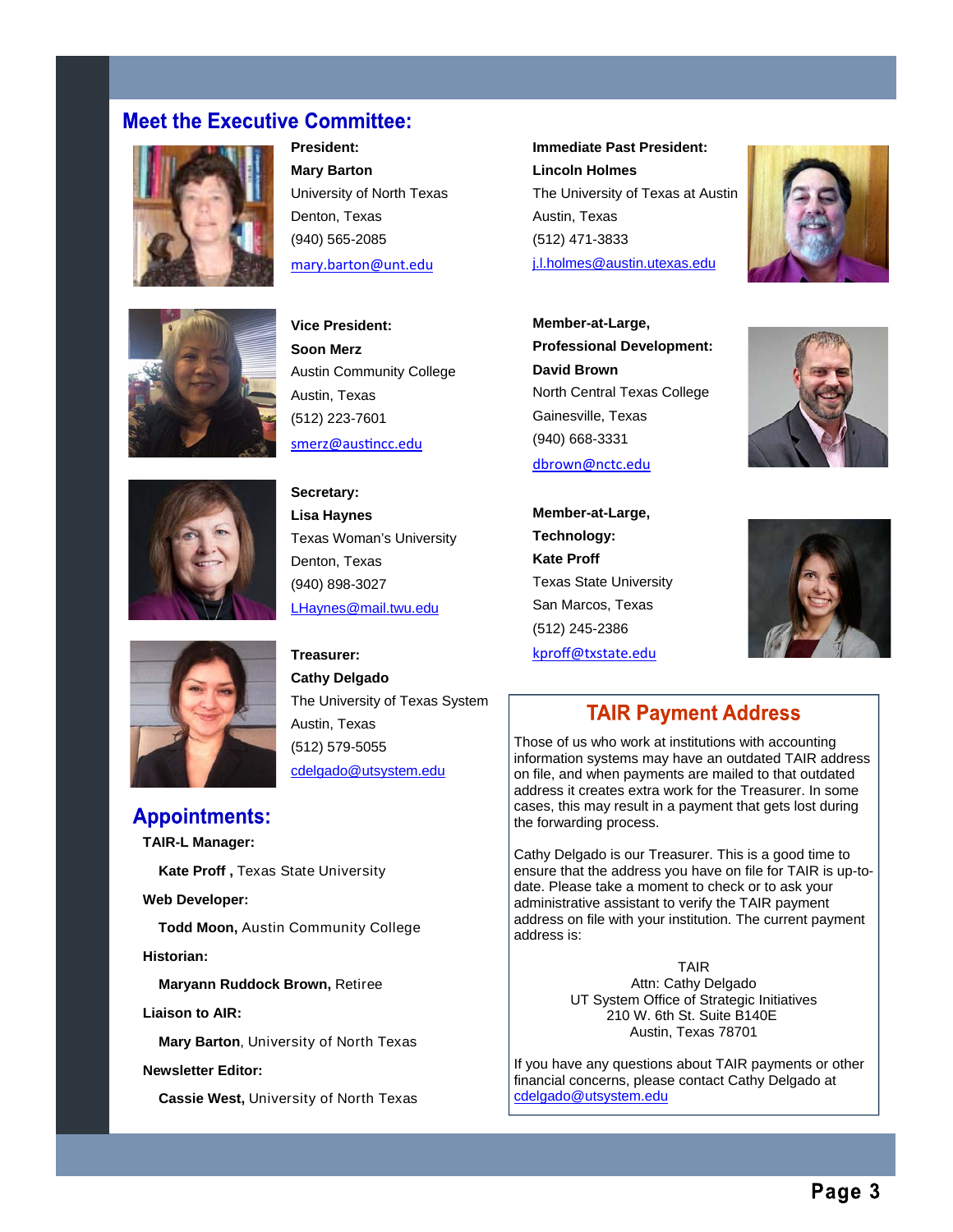### **TAIR 2016 Program Committee:**

**Program Chair: Soon Merz**, Austin Community College **Concurrent and Discussion Sessions: Joe Baumann**, Blinn College **EvaluaƟons: Velda Villarreal**, Alamo Colleges **General Sessions: Jessica Shedd**, University of Texas System **Local Arrangements: Marc Turner**, Texas State University **Program Brochure: Daniel O'Hanlon**, Austin Community College **Session Coordinators: Chantel Perry**, Texas A&M University‐ Corpus Christi **Special Interest Groups: Patricia Rehak**, Victoria College **Sponsors: Amanda Kay Moske**, University of North Texas

### **Elected Committee:**

#### **NominaƟng CommiƩee**

**Lincoln Holmes, The University of Texas at Austin Amanda Clark**, Blinn College **Faron Kincheloe**, Baylor University **Marcelo Parades**, University of Texas‐ Pan American **Tracy Stegmair**, Texas Woman's University

### **Appointed Committees:**

#### **Data Advisory Committee**

**Carol LaRue**, Southwest Texas Junior College **Lisa McCarty, Abilene Christian University Colby Stoever**, University of Texas Health Sciences Center **George Gonzalez**, San Jacinto College **Rachelle Barron**, Texas State Technical College‐Waco **Morgan Carter**, Tarleton State University **Dean Williamson**, Prairie View A&M University **Karen Laljiani**, Cedar Valley College (DCCCD)

#### **Financial Review Committee**

**Jim O'Donnell,** Mountain View College (Chair)

#### **Historian**

**Maryann Ruddock Brown,** TAIR Emerita/Past President

#### **Professional Development Committee**

**David Brown**, North Central Texas College (Chair) **Jimmy Roberts**, Temple Community College **Marcelo Paredes**, University of Texas‐Pan American **Phil Rhodes**, McLennan Community College

#### **Awards CommiƩee**

**Lincoln Holmes**, The University of Texas at Austin (Chair) **Bill Dabney**, university data consumer (UT Austin) **Kathy James**, general public consumer **Al Walser**, The University of Texas at Austin **Elizabeth Chivers,** Navarro College **Mary Barton**, University of North Texas

## **TAIR Membership Update**

Welcome to our TAIR members, new and returning; we are strengthened as an organization by your participation! Benefits of a TAIR membership include: 1) a subscription to TAIR-L, TAIR's discussion list, where members can share information and solicit advice on projects; and 2) valuable personal time at the annual conference with leading vendors and expert presenters in higher education. The newest TAIR benefit is the TAIR Level I Certificate of Completion. The certificate is for professionals in institutional research who take advantage of TAIR professional development workshops. Truly, your decision to spend \$25 on your TAIR annual membership gives you a remarkable value.

Membership in TAIR is maintained on an annual basis, with the annual TAIR conference marking the start of the membership year. Currently, TAIR has 348 members representing institutions and agencies statewide.

| <b>TAIR 2015 Membership</b><br>by Institutional/Organizational Category |                         |                           |
|-------------------------------------------------------------------------|-------------------------|---------------------------|
| Category                                                                | <b>Count of Members</b> | <b>Percent of Members</b> |
| 4 Year Public                                                           | 128                     | 37%                       |
| 2 Year Public                                                           | 144                     | 41%                       |
| 4 Year Private                                                          | 51                      | 15%                       |
| Association                                                             | 21                      | 6%                        |
| 2 Year Private                                                          | 0                       | 0%                        |
| Technical                                                               | 4                       | 1%                        |
| Total                                                                   | 348                     | 100%                      |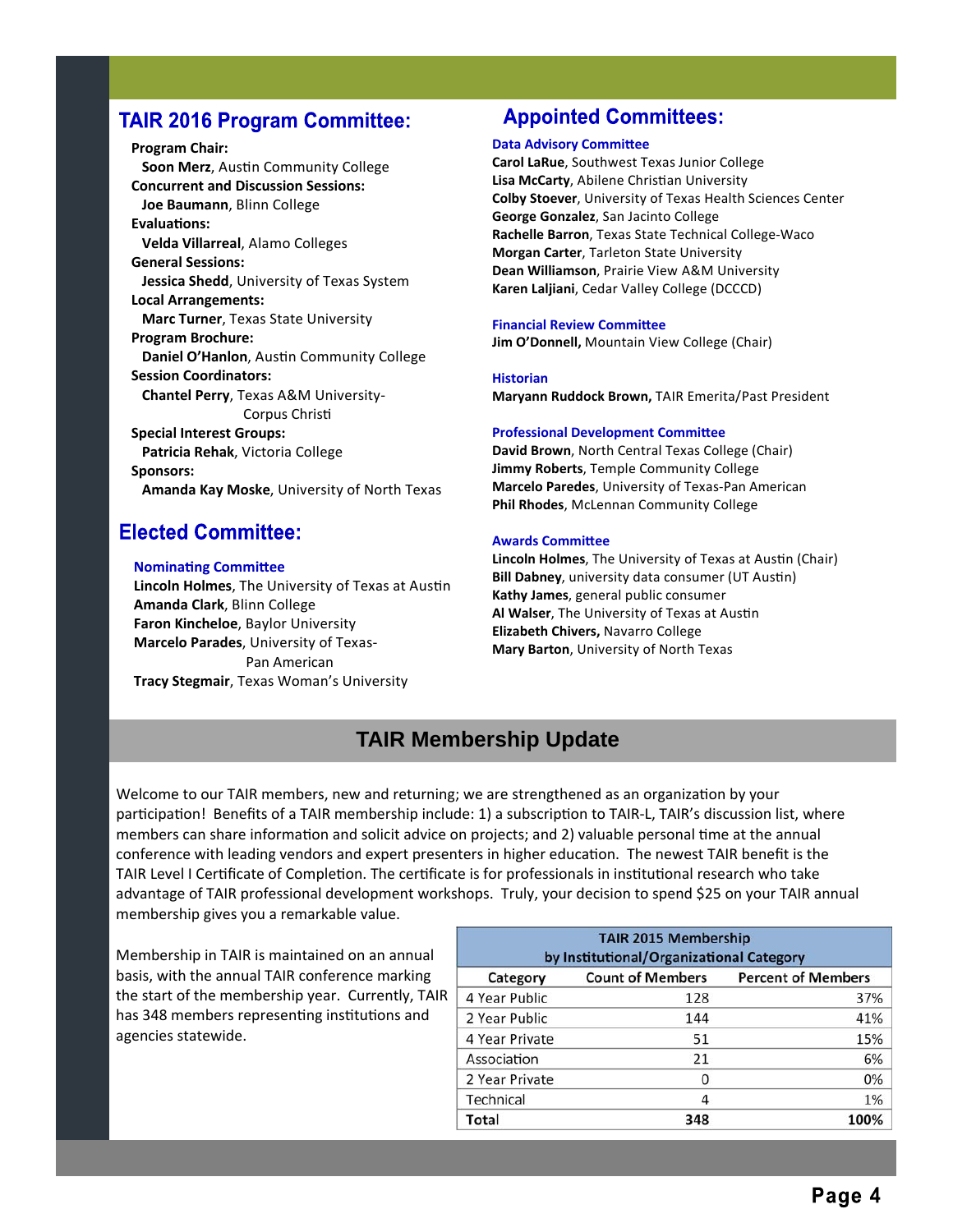# **TAIR 2016 Outstanding Professional Practice Award Best Visual Display of Information**

Each year, TAIR awards the Outstanding Professional Practice Award(s) to recognize excellence in our work. Categories of work to be recognized are determined by the Awards Committee and may vary from year to year. For the 2016 conference, the Awards Committee has chosen to recognize the best visual display of information.

Submissions may include an infographic, table, chart, illustration, PowerPoint slide, or some other means of visually representing data or information that helps connect data with decision‐making in a visually appealing way. The submission must fit on a single printed page or a single web page in order to be considered; images that are linked in a series – such as a set of tables or charts in a dashboard – may be submitted but will be judged individually as single submissions.

 In order to be eligible for consideration, the visual display's creator must be a member of TAIR at the time of submission. If more than one person is credited with creation of the visual display, at least one of the creators must be a TAIR member.

To be considered for the 2016 Outstanding Professional Practice Award, submissions must include the following:

- Name, title, and institution of person submitting item for consideration
- Context for the display (limit of 250 words; briefly describe for what purpose the display was created, who is the intended audience, how the display was used in decision‐making and any other pertinent information)
- PDF of visual display or link to display's web page

**Submissions should be sent via e‐mail to Lincoln Holmes, TAIR Immediate Past President and Chair of the Awards Committee, at j.l.holmes@austin.utexas.edu no later than December 16, 2015**. Late submissions will not be accepted. The winner will be announced at the TAIR Annual Conference to be held in San Antonio, Texas, February 28 – March 2, 2016.

Submissions will be judged on the following criteria:

- ◆ Topic (clarity, relevance)
- Content (level of detail appropriate for audience, timeliness)
- Format (clarity, composition/craftsmanship)
- Detail (accuracy, documentation)
- Attractiveness (visually appealing)
- ◆ Ability to tell a story

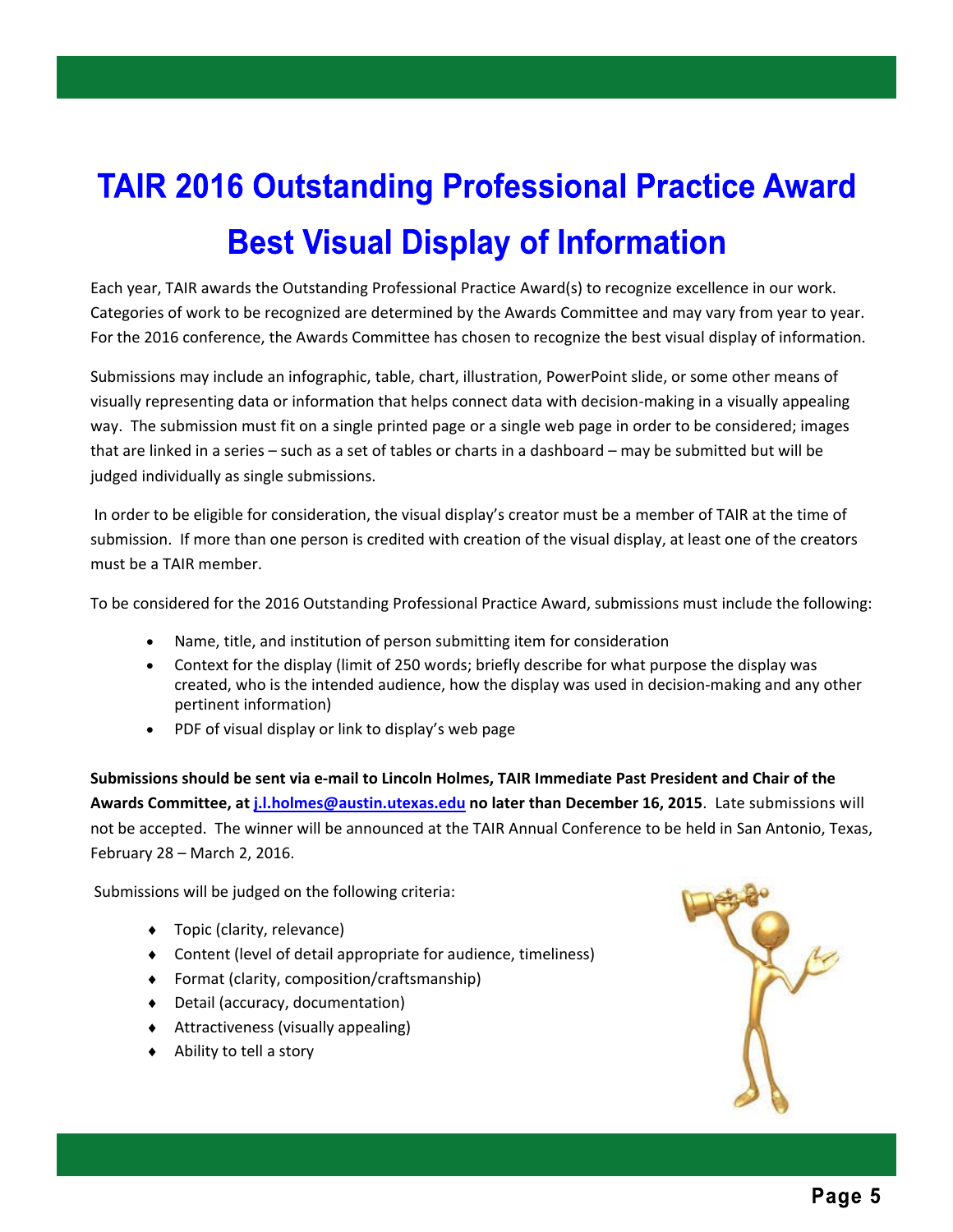

# Hotel Arrangements for the 2016 TAIR Conference – Book Early!

TAIR 2016 will be held at the **Omni San Antonio Hotel at the Colonnade**. Located in the Medical Center area of San Antonio, this hotel is 8 miles from the San Antonio International Airport, 6.5 miles from Six Flags Fiesta Texas, and 11 miles from downtown and the beautiful San Antonio River Walk.

TAIR has arranged a block of rooms for the conference at the rate of \$120 per night for single occupancy in a King Deluxe Room and \$131 for double occupancy or a Queen Deluxe Room. The room rate includes wireless internet access for the duration of your stay. Reservations can be made by calling the Omni Reservations line at 1-800-THE-OMNI and asking for the TAIR conference rate or via our group web page located at:

http://www.omnihotels.com/hotels/san-antonio/ meetings/texas-association-for-institutional-research

We are expecting another record year for attendance, so be sure to make your reservations as soon as possible. Our block of rooms is being held until **Thursday, January 28, 2016 so be sure to make your reservation by then.** 



# TAIR 2016 Conference Schedule

#### **Sunday, February 28th**

**9:00am ‐ 12:00pm** Preconference Workshops **Noon ‐ 1:00pm** Preconference Workshops Luncheon **1:00pm ‐ 4:00pm** Preconference Workshops

#### **Monday, February 29th**

- **7:30am ‐ 10:30am** Preconference Workshops **10:45am ‐ 12:00pm** General Session 1 **12:00pm ‐ 1:00pm** Lunch **1:00pm ‐ 1:45pm** Concurrent sessions A **2:00pm ‐ 2:45pm** Concurrent Sessions B **3:00pm ‐ 3:45pm** Concurrent Sessions C **4:00pm ‐ 4:45pm** LegislaƟve Update and Concurrent Sessions D
- **5:30pm ‐ 7:30pm** Meet, Munch, & Mingle

#### **Tuesday, March 1st**

- **\*\*8:00am ‐ 5:00pm Vendor Exhibits in Foyer outside of Grand Ballroom\*\***
- **7:30am ‐ 9:30am** SIG Breakfast
- **9:30am ‐ 10:15am** Concurrent Sessions E
- **10:30am ‐ 11:15am** Concurrent Sessions F
- **11:30am ‐ 12:30pm** Plated Lunch
- **12:30pm ‐ 1:15pm** Concurrent Sessions G
- **1:30pm ‐ 2:15pm** Concurrent Sessions H
- **2:30pm 3:30pm** Vendor Fair with Dessert Reception
- **3:30pm 4:15pm** Business Meeting
- **4:30pm ‐ 5:15pm** Concurrent Sessions I
- **6:30pm ‐ 9:30pm** Special Event on the SA River Walk \*Buses leave at 6:00pm

#### **Wednesday, March 2nd**

- **7:30am ‐ 9:15am** Networking Breakfast
- **8:00am ‐ 9:15am** Past Presidents Breakfast
- **8:30am ‐ 9:15am** Concurrent Sessions J
- **9:30am ‐ 10:15am** Concurrent Sessions K
- **10:30am ‐ 11:45am** General Session 2
- **12:00pm ‐ 1:00pm** Post‐Conference Workshop Luncheon
- **1:00pm ‐ 4:00pm** Post‐Conference Workshops
- **1:00pm 5:00pm** Executive Committee Meeting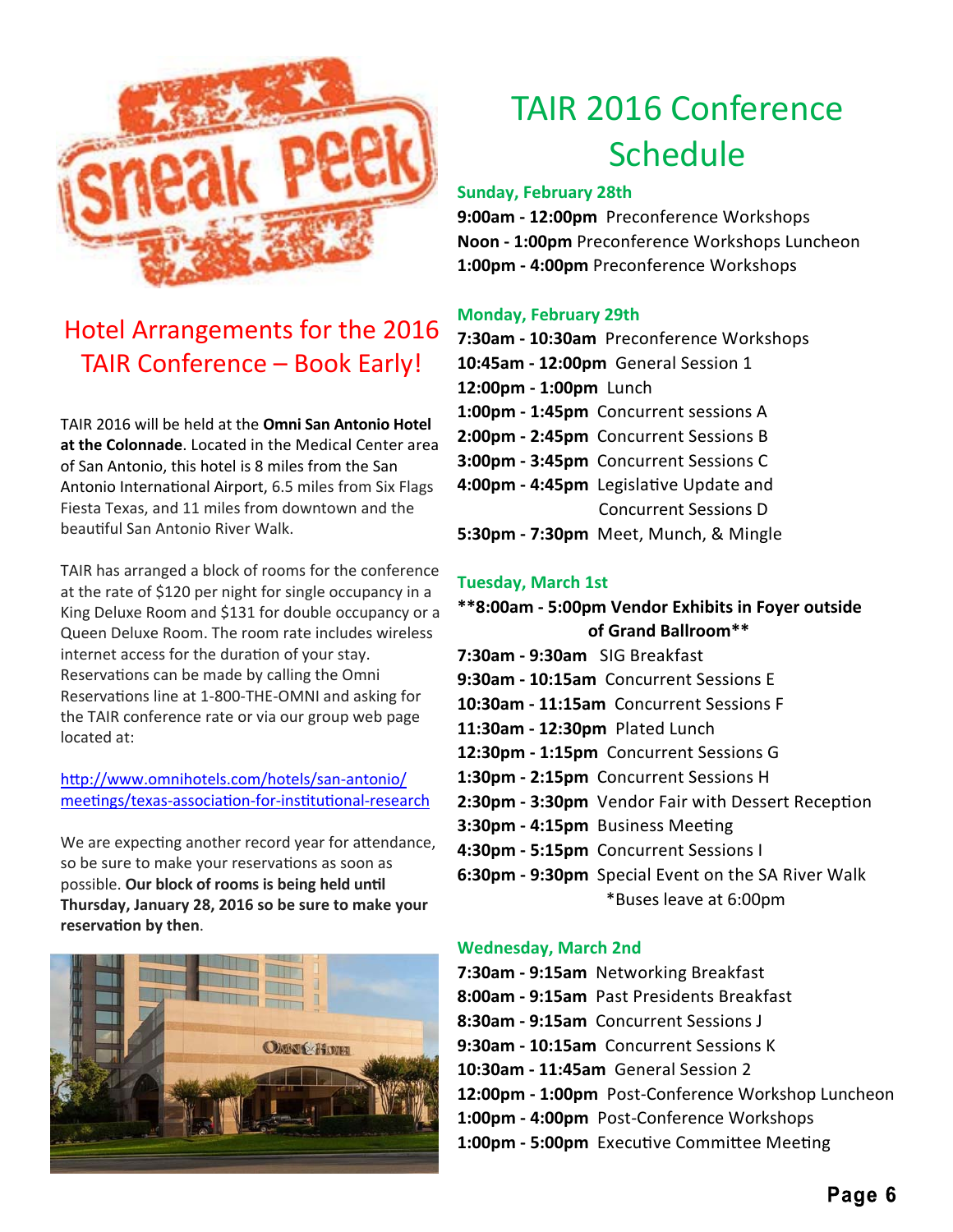# **TAIR 2016 Special Event**



# **Dinner and Tour of the San Antonio River Walk**

By popular demand, the special event for TAIR 2016 will take place on the scenic and historic San Antonio River Walk.

We will begin with an amazing meal at Casa Rio, one of San Antonio's longest running restaurants, and the first business to open on the River Walk. Founded in 1946, the restaurant sits on land first titled in 1777 by the King of Spain. At the core of the restaurant is a Spanish Colonial period hacienda which can be seen in the heavy cedar door, fireplace, and thick rock walls. Following dinner, we will board River Cruising Barges to take a fun and informative narrated tour of the River Walk. Lasting around 40 minutes, this tour covers over a mile and a half of the beautiful San Antonio River Walk and recently won a TripAdvisor Certificate of Excellence award.

Tickets for the event are \$40 and include transportation to and from the River Walk, dinner, and the boat tour.

Be sure to add tickets to your conference registration so you don't miss this wonderful experience!





### **MENU:**

Combo Appetizers Carne Asada Dinner (*Gluten Free)* Assorted Mini Desserts

*Vegetarian option will be available*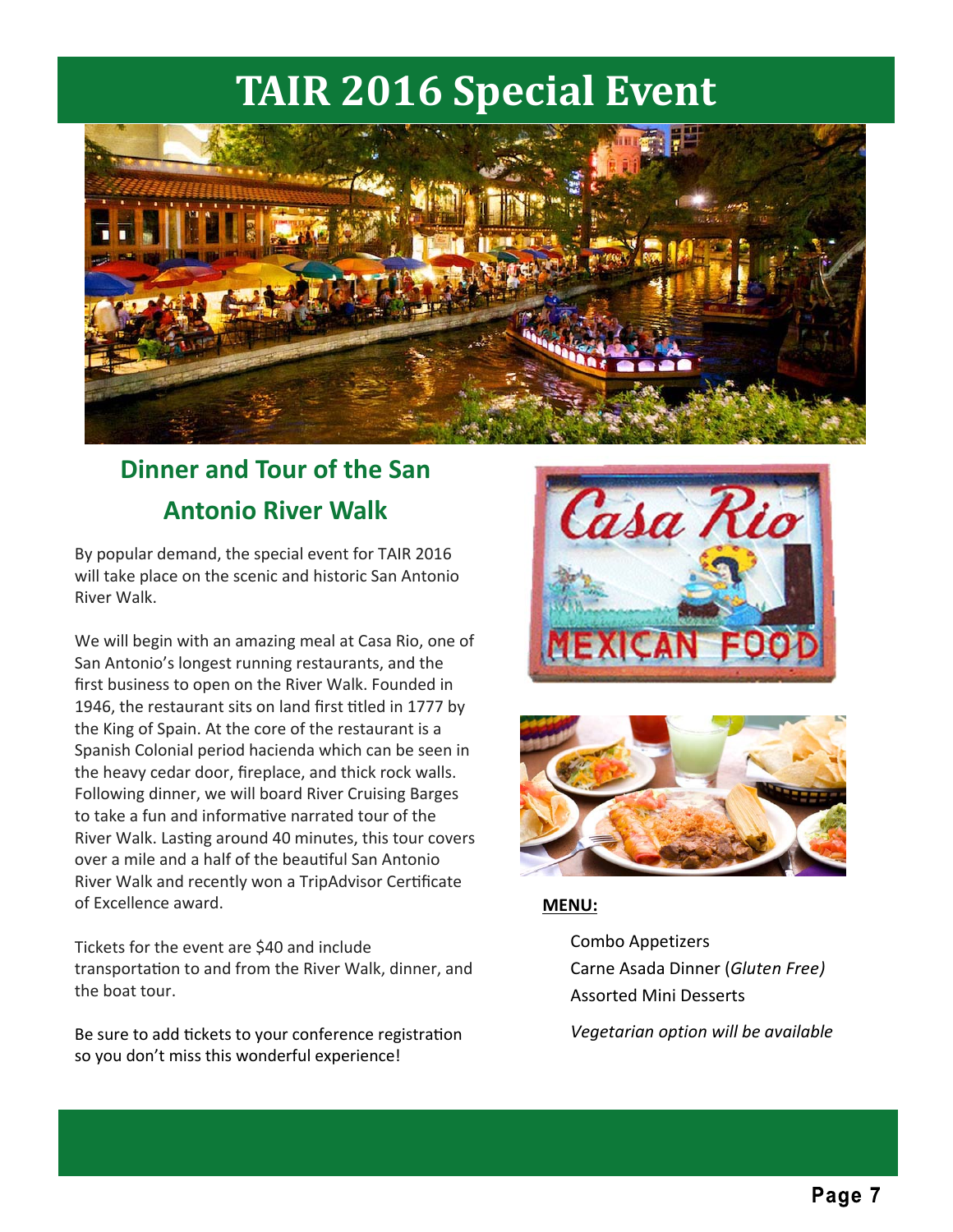

# **Only in San Antonio!**

For the TAIR 2016 conference, we travel to the exciting and rapidly growing city of San Antonio. Ranked as one of the top 10 largest cities in the US, San Antonio is truly a big city with a small town feel.

Founded over 300 years ago during a Spanish expedition, San Antonio is now home to over 30 higher education institutions (including the University of Texas Health Science Center at San Antonio, the University of Texas-San Antonio, Our Lady of the Lake University, Trinity University, Texas A&M University‐San Antonio, and the Alamo Colleges). San Antonio also boasts a vibrant art community which reflects the special cultural experience which is San Antonio.

The city's unique blend of Mexican, German, and Old West cultures combine to create an "only in San Antonio" experience. Although the Alamo is perhaps one of the most visited sites in the city, it is actually only one of five historic Spanish missions in the city which were recently recognized as the first UNESCO World Heritage Site in Texas. Just a few blocks from the Alamo sits the San Fernando Cathedral, the oldest operating cathedral in the nation. For those wanting to explore even more history and educational sites, there are several tours around town and a multitude of museums to explore in addition to the San Antonio Zoo, the San Antonio Botanical Gardens, and the Japanese Sunken Garden.

But we cannot exist on art alone, so the unique combination of cultures in San Antonio provides a culinary landscape that is truly one-of-a-kind. Obviously known for several of our popular Tex-Mex restaurants, the city also features traditional Mexican cuisine along with German, French, English, and Italian eateries. In addition to formal and casual restaurants, San Antonio has a thriving and rapidly growing food truck scene featuring everything from the standard street tacos to amazing Philly Cheesesteaks, gourmet grilled cheese, and much more.

For those looking for outdoor activities, the city's great year-round weather and gently rolling terrain have made San Antonio and the surrounding Hill Country a top golf destination with more than 50 courses covering a wide range of styles and prices. San Antonio is also home to multiple theme parks including Six Flags Fiesta



Texas, Seaworld San Antonio, and Morgan's Wonderland, a theme park designed especially for children with special needs.

With TAIR 2016 occurring at the first of the week, it would make a great opportunity to come early, or stay late, to explore the unique combination of cultures and attractions that you can fine only in San Antonio.

For more information, please visit the website of the San Antonio Visitor Center at: http://visitsanantonio.com  *‐ Sources: The San Antonio Visitor Center*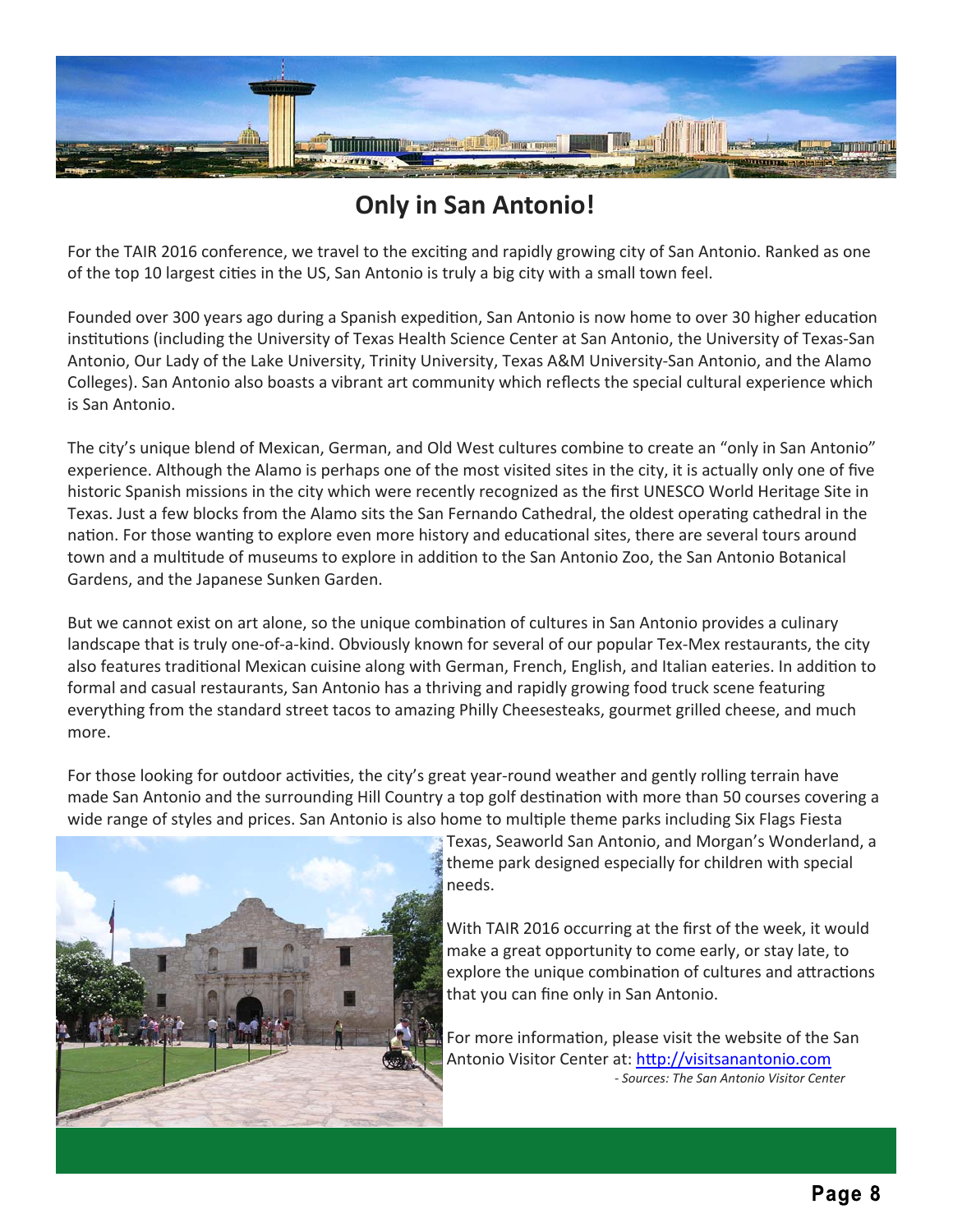## *Letter from the Member at Large for Professional Development*



I want to thank everyone for the past two years at Round Rock. Last year we had the largest turnout ever with over 100 participants. This year we had the largest paying group ever of over 70 attendees (Note: last year we had 45 free IPEDS enrollees). The summer workshops in Round Rock have been a fantastic time, and had plenty to offer the members of TAIR in the area of professional development. As the Member‐at‐Large for Professional Development I would like to thank everyone who made Round Rock a success. I would also like to extend thanks to our workshop presenters, without your work those workshops would not be possible. I want to thank you all for making the Annual Summer Workshops one of the best ever!

#### **Annual TAIR Professional Development Pre‐Conference Workshops**

### **Scheduled for Feb 28th ‐ Feb 29th, 2016**

This 38<sup>th</sup> Annual TAIR Conference will provide opportunities for learning in several subject areas. The cost of each workshop includes a continental style breakfast and a box lunch. For TAIR members the price for each half‐day workshop will be \$60 per workshop.

To register, go to https://www.regonline.com/joinTAIR

If you have been in IR for over two years and want credit for the Newcomers workshop, the last day to be grandfathered in is coming up. Please go to http://www.texas-air.org/development/certificate.php and email me a pdf of the signed document before the Annual TAIR Conference.

#### **Annual TAIR Professional Development Post‐Conference Workshops**

#### **Scheduled for March 2nd, 2016**

Another great offering on March 2, is an opportunity to participate in Post-Conference Workshops for the first time at TAIR. These workshops will cover Assessment topics to help offices that have responsibilities in these areas. Please feel free to contact me if you need further information. My office phone number is (940) 668-3331, or you can send me an email inquiry at dbrown@nctc.edu.

Remember the Data Flow!

David

Member‐At‐Large‐Professional Development

Personal note: Overall, the success the TAIR Professional Development has seen the past two years has been very rewarding. Not only have we had the largest total participants, and most paid attendees at summer workshops ever, we also brought IPEDS training back to Texas for the first time in 4 years and we did it twice. We also started Post-Conference workshops for the first time ever. All of these have been really exciting to be a part of, but the accomplishment I'm most proud of is we finally have a Level-one certificate of completion. TAIR's first certificate completers will be awarded in March of 2016, just one year after implementation. We are also working on having the course list ready to vote on the Level-two Certificate of Completion this spring, as well. I'll be leaving office very proud of our past, and excited about our future. Thank you for the opportunity to serve this incredible group. You all make such a difference!